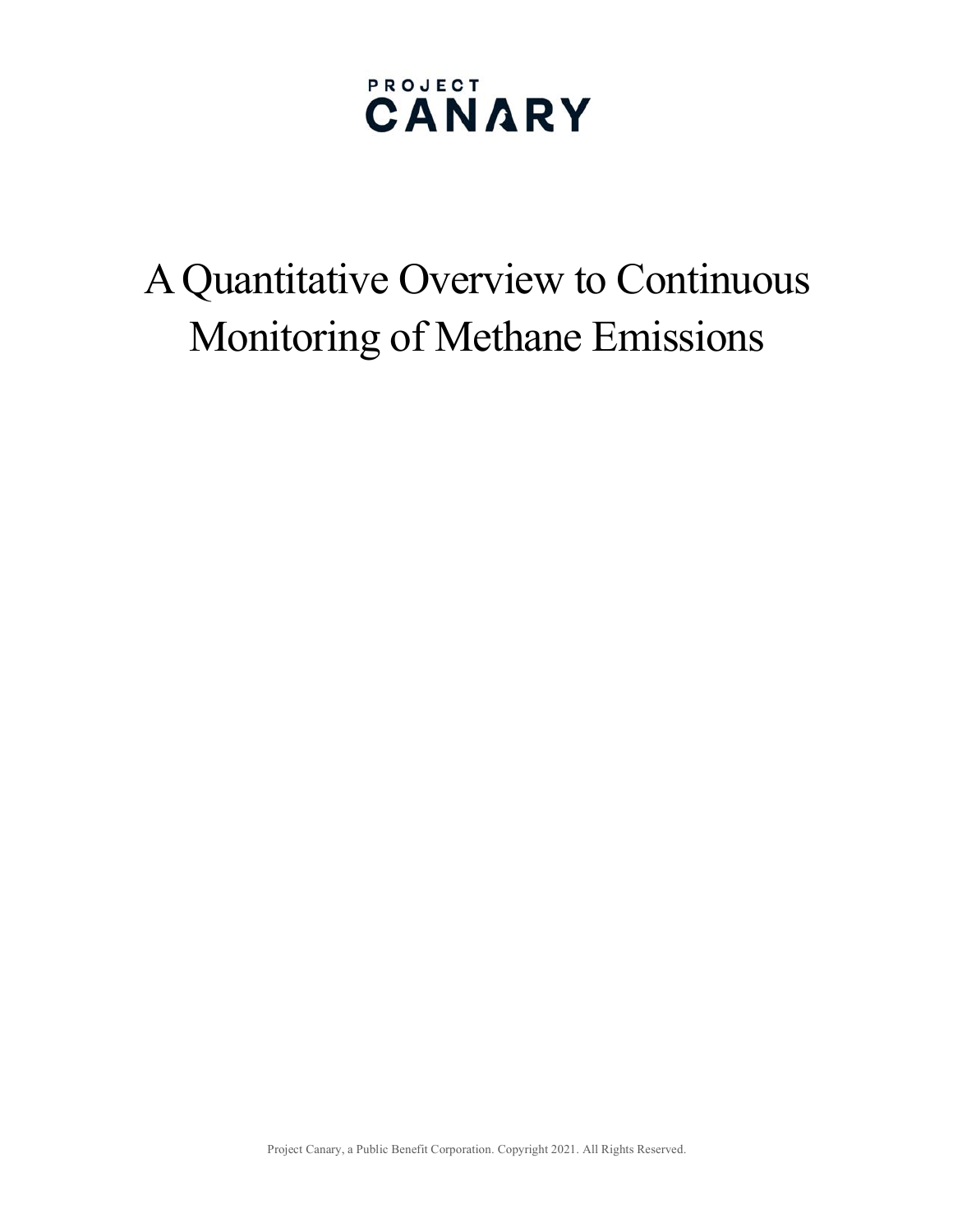### **Executive Summary**

This report outlines the findings and results from Round 2 (R2) of the field-testing campaign to simulate real-world environmental conditions under a controlled setting at Colorado State University's Methane Emissions Technology Evaluation Center (METEC). We present our progress in developing, testing, and implementing methods to quantify methane emissions from oil and gas facilities using our innovative analytics platform. This platform integrates continuously monitored data from the Canary X detectors, meteorological conditions, and cloud analytics to detect and quantify methane emissions from remote locations.

We performed continual testing of methane emissions throughout the entirety of three days to investigate the diurnal effects on our quantification methods. The design of experiments included a total of 45 test conditions (experiments) that included programmed methane releases from multiple sources at a natural gas site, including gas processing units, well heads, and storage tank batteries. A total of eight CANARY sensors networks were deployed at the Fenceline of the 200 ft x 280 ft site with a detector to source distance ranging from 69 to 230 ft. The duration of each test lasted 60 minutes, followed by a 15-minute remission period when no methane was released. The goal for each test was to establish a baseline for the following test and so on. Each leak rate was repeated three times with a total of 45 experiments to examine if our quantification models could provide reproducible or consistent results. The controlled methane leaks ranged from low to high release rates between 0.05 g/s ( $\sim$ 10 scfh) all the way up to 0.84 g/s ( $\sim$ 160 scfh) to represent average well pad emissions on natural gas sites. The wide range of methane releases offered a great way to test the robustness of our quantification models.

As part of the quantification methods, we have developed and examined two models (Model N and Model S) for quantification to thoroughly investigate the problem and employ the best evaluation methods. The findings indicate that the quantification methods are robust under variable weather conditions when the average wind speed ranges from 0.5 m/s to 6 m/s at the site footprint and for different sensor configurations. Furthermore, both quantification methods demonstrate that they can detect methane leaks with a total site emission prediction error ranging from -16% to 3% at the mentioned release rates. Total predicted site emission is the cumulative predicted emission rates of each experiment over the total test period of three days. The true total site emission (cumulative over the full 3-day test period) was 50.22 kg of methane. The predicted values were 58.1 kg of methane released for Model S and 48.74 kg of methane released for Model N. The goal is to converge to a single analytics platform that will integrate the best features from each method.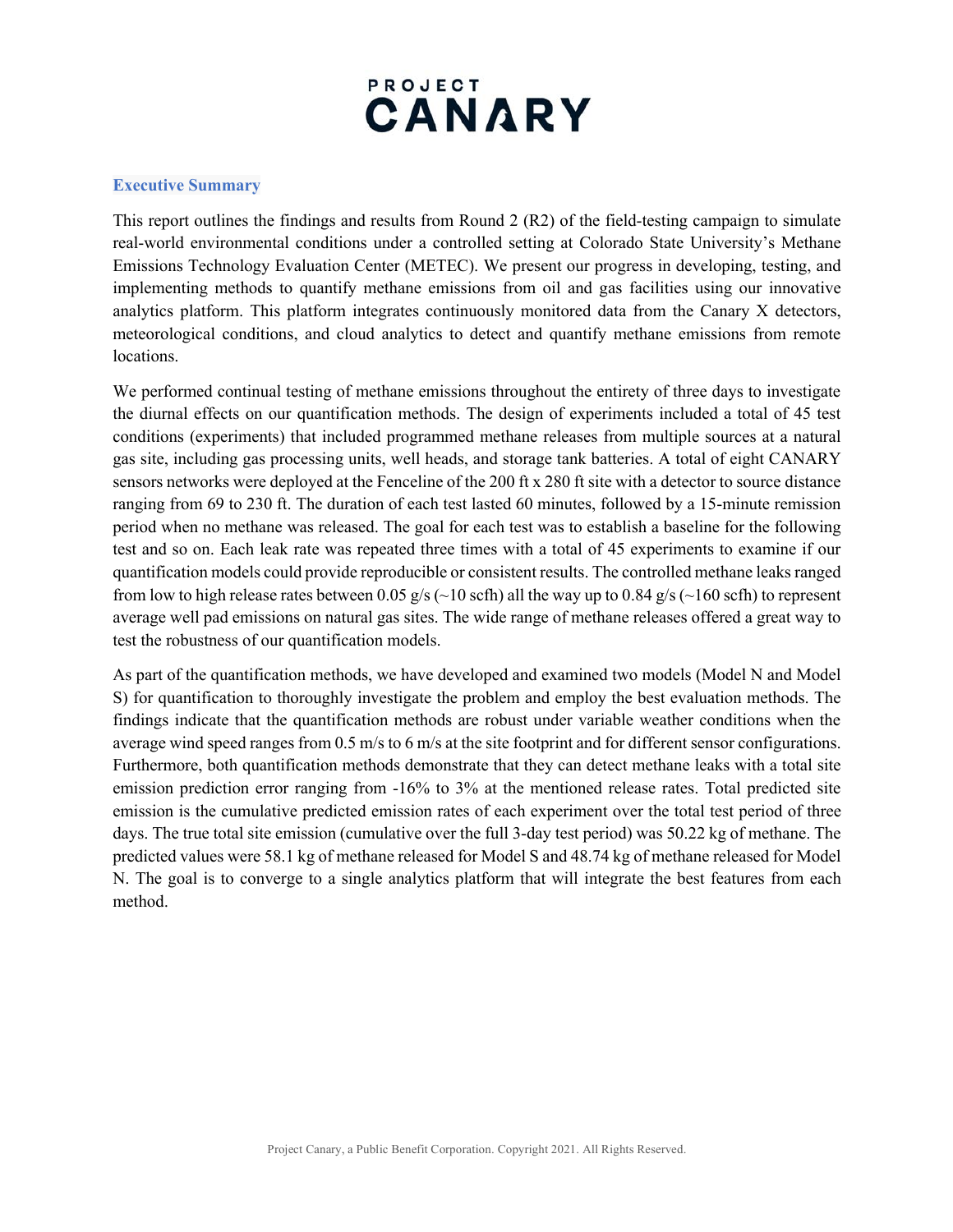### **Site Setup: Cataloging Equipment**

This section describes an arrangement used at the METEC test site at Colorado State University. **Figure 1** shows the eight CANARY detectors deployed around the test site (200 ft x 280 ft) with a detector to source distance ranging from 69 to 230 ft. This detector-to-source distance was selected to reasonably ensure the detectors will be activated by the gas plume regardless of wind direction, and therefore, enable the system to operate autonomously.



### **Figure 1. METEC Test Site with Detectors Deployed and Methane Release System**

Wind speed and direction were measured in some of the Canary detectors if ultrasonic wind sensors were installed. The testing campaign releases a controlled volume of methane at three primary sources: wellhead, separator, and storage tanks. Emissions were released from heights ranging from 5 ft to 15 ft. The release rates ranged from 0.05 g/s on the lower end and up to 0.84 g/s on the higher end, which is a wide range for representing average well pad emissions. The METEC site has provisions to accurately regulate and measure flow rate using orifice meters, solenoids, and PLCs.

We performed continual testing of methane emissions throughout the entirety of three days to investigate the diurnal effects on our quantification methods. The design of experiments included a total of 45 test conditions (experiments) that had programmed methane releases from multiple sources at a natural gas site, including gas processing units, well heads, and storage tank batteries; see **Figure 1**. The duration of each test lasted 60 minutes, followed by a 15-minute remission period when no methane was released since the goal for each test was to establish a baseline for the following test and so on. Each leak rate test was repeated three times to examine if our quantification models could provide reproducible or consistent results. The controlled methane leaks ranged from low to high release rates between 0.05 g/s and 0.84 g/s to represent average well pad emissions. The wide range of methane releases offered a great way to test the robustness of our quantification models. **Table 1** shows the detailed design of experiments with the following criteria: Experiment ID, Start/End times, the release rate of methane, and emission source type.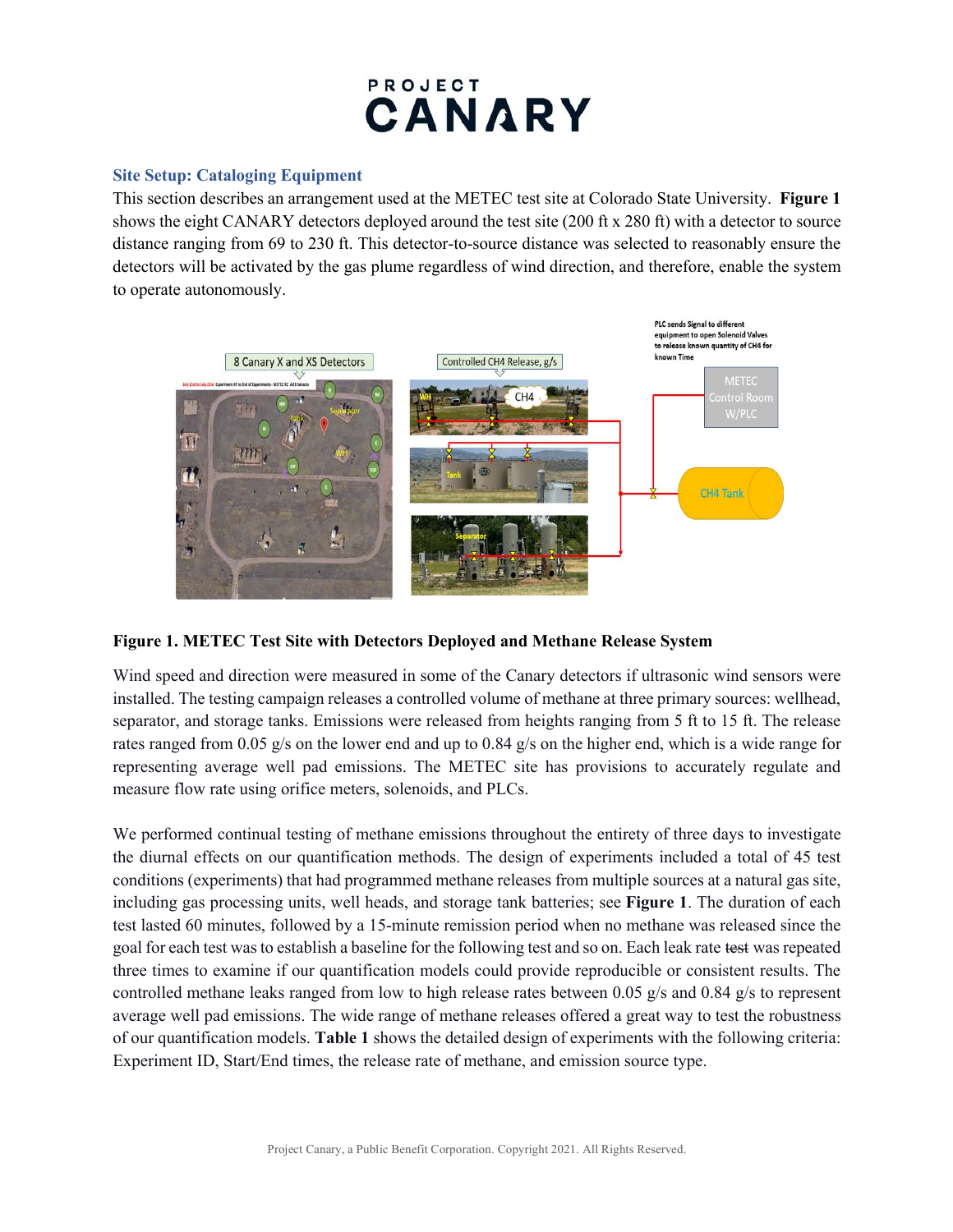#### **Table 1. Design of the Experiment**

#### **Detection of Emissions Event**

The Canary devices measure precise methane concentration, wind speed and direction, GPS coordinates, and various other environmental parameters, very much like the deployments in the wild, every second, and report minute-level average readings to Project Canary cloud servers over a cellular network in realtime. An event-driven processing pipeline validates and ingests the data into the Project Canary analytics platform, where it is automatically checked for data integrity and alarm conditions, aggregated spatially and temporally with existing data, made available through the Project Canary Dashboard and REST API, and passed to the localization and quantification pipeline described below.



**Figure 2: Data generated by the Project Canary Continuous Monitoring Dashboard**

Visualization of time series and hourly aggregated statistics of concentration, wind speed, and wind direction from all detectors and weather sensors enable the user to assess node engagement and to adjust the experimental setup, if necessary, to maximize alignment of sensors with the dominant methane dispersion directions by the prevailing wind as shown in **Figure 2.**

### **Quantification Model**

#### Concentration to Mass Physics Models

The concentration-to-mass physics models are developed using the Gaussian plume principles to model the advection and diffusion properties. In this paper, we present two models: Model N and Model S. Both models are based on the Gaussian Plume Model (GPM) with some variations in pre- and post-data processing and dispersion coefficients, to mention a few.

The overarching problem of Model S is to detect, localize, and quantify leaks for short-range dispersion effects. To begin, the problem is projected to the radial coordinate system to look at the radial distance and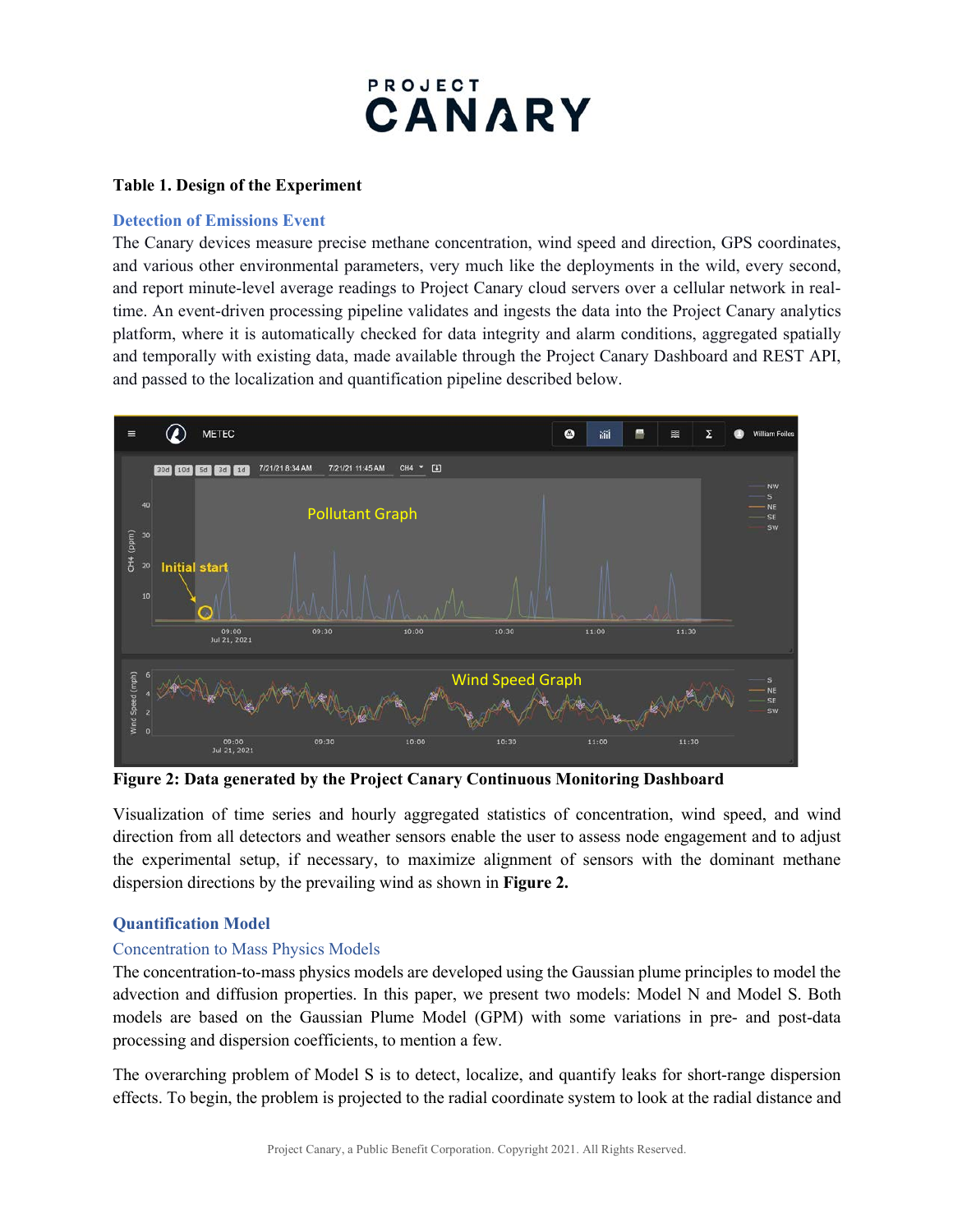angle between every source and detector. The following step is to perform hourly Signal-to-Noise Ratio (SNR) to filter out concentration data from each detector that is not significantly above the baseline, i.e., it does not signify that an event occurred. Next, the baseline is corrected to the median concentration over the duration of the data. The filtered concentration data is then inputted into the event detection and duration algorithm to find when and how long an event occurred. Next, model S performs source localization during the event to find the likeliest emitting source using the wind data and a probabilistic approach. Next, the stability class is calculated every 10 minutes to see how much spreading or dispersion occurred in the Gaussian plume using the Brookhaven National Laboratory (BNL) stability class coefficients. Finally, Model S calculates the flux for each detector based on the GPM and BNL stability class coefficients. The last step is to perform bootstrapping to sample the flux profiles from all detectors and summarize the calculations. Bootstrapping the flux profiles from all detectors provides uncertainty quantification in confidence intervals with error bars on the bootstrap mean flux.

In Model N, ambient methane concentrations are calculated using the median measured value over a rolling 7-day window. This calculation is done independently for each sensor and each hour of the day to account for diurnal and seasonal variations in background concentration and automatically correct for sensor drift and calibration errors. The U.S. Nuclear Regulatory Commission's sigma theta method is used to determine the Pasquill stability class, based on a 10-minute standard deviation of wind direction measurements. A buoyant plume dispersion model (Beychok) is used to calculate the leak flux. Due to the poor performance of the commonly used Pasquill-Gifford and Klug dispersion coefficient functions at distances less than 100 meters downwind of the leak source, the interpolation method used by Stanford University's FEAST model is adopted by Model N for short-range distances.



**Figure 3: Gaussian Plume model**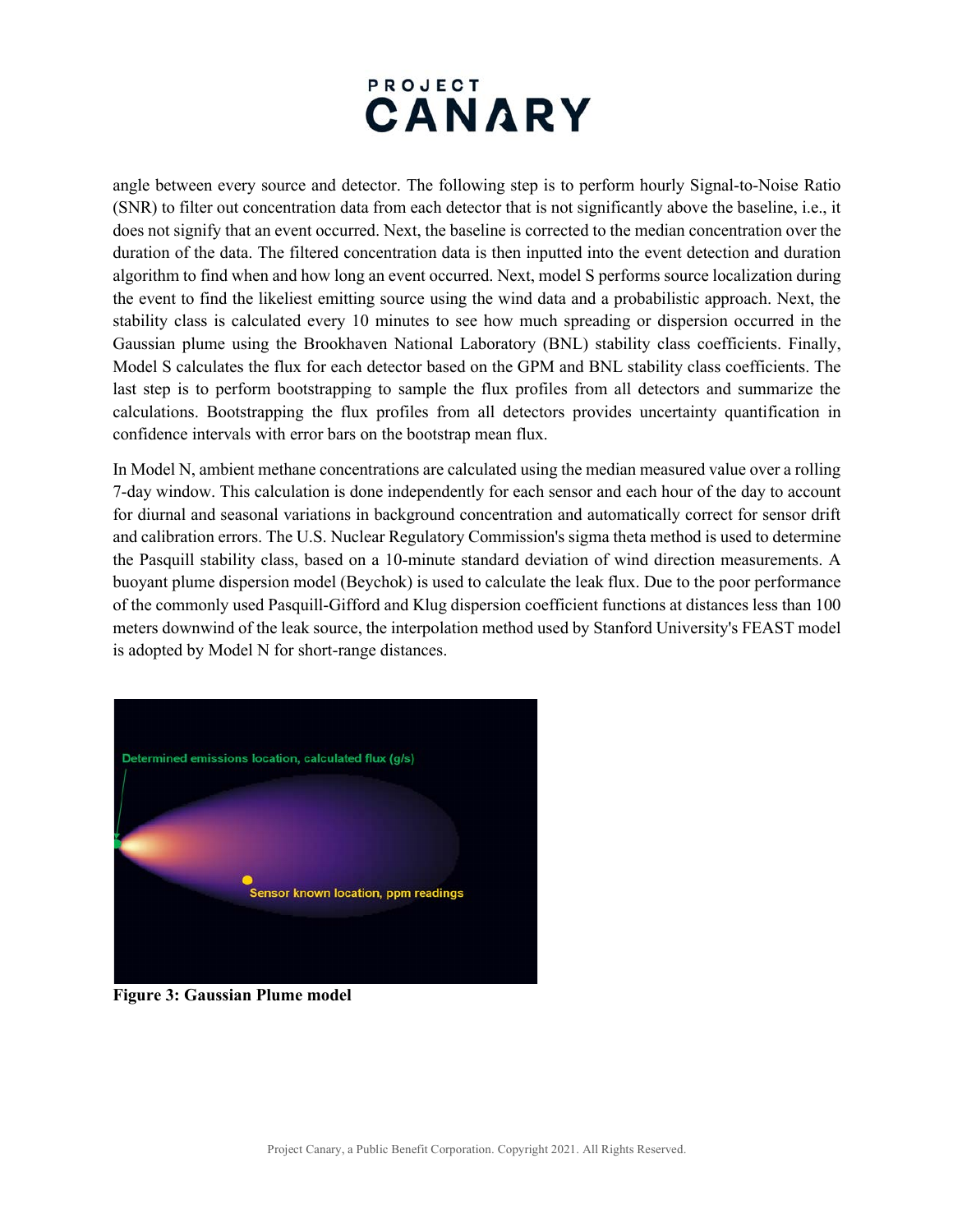

#### **Event Duration Algorithms**

The event detection algorithm in Model N is designed to combine time-adjacent sensor readings determined by the localization algorithm to have originated from the same source. It also estimates leak rates during periods where atmospheric conditions are such that accurate concentration readings are not possible, such as when no sensors are downwind of leak sources or when wind speed is too low or too high to obtain reliable measurements. This serves two purposes; a) increasing the accuracy of leak flux calculations by increasing the number of measurements used in the calculation and b) allowing for accurate estimation of the mass of methane emitted during an event.

To determine if low concentration measurements are due to the absence of a leak or from unfavorable atmospheric conditions, the system calculates the minimum detectable flux from each known leak source every minute under the measured atmospheric conditions. Suppose the minimum detectable flux is greater than the lower 95% confidence interval of an adjacent emission event. In that case, the event is assumed to have been occurring at the same emission rate as the adjacent event during the period of inconclusive data.

The event duration algorithm in Model S has two functionalities: (1) event detection and (2) event duration. The event detection algorithm searches for sudden jumps in the concentration profile that would signify a leak. Once a jump or spike is detected, the event duration algorithm then detects when and for how long this event occurred.

#### **Source Localization Algorithms**

Source localization is critical during the quantification and detection of leaks. However, this is a difficult task because many uncertainties stem from variable weather conditions, obstacles blocking the wind upwind or downwind of the source, and much more. Therefore, the source localization algorithms in Models N and S are different. In Model S, a source localization algorithm is a probabilistic approach that uses the radial distance and angle between the sources and detectors to determine which source is most probable or likeliest to be emitting. The source localization algorithm finds the probabilities every minute over the course of a presumed event.

In Model N, leak source locations are found using a geometric localization technique based on angle-ofarrival (AoA) measurements. First, AoA is estimated using a concentration-weighted circular mean of measured wind directions. The algorithm then examines the intersection points of rays emitted from each sensor at the AoA and the proximities of the rays and intersection points to known positions of potential leak sources to pinpoint the location of the emission. This method had a 93% success rate with METEC experiments, correctly identifying the leak source for 41 of 45 experiments. experiments, correctly.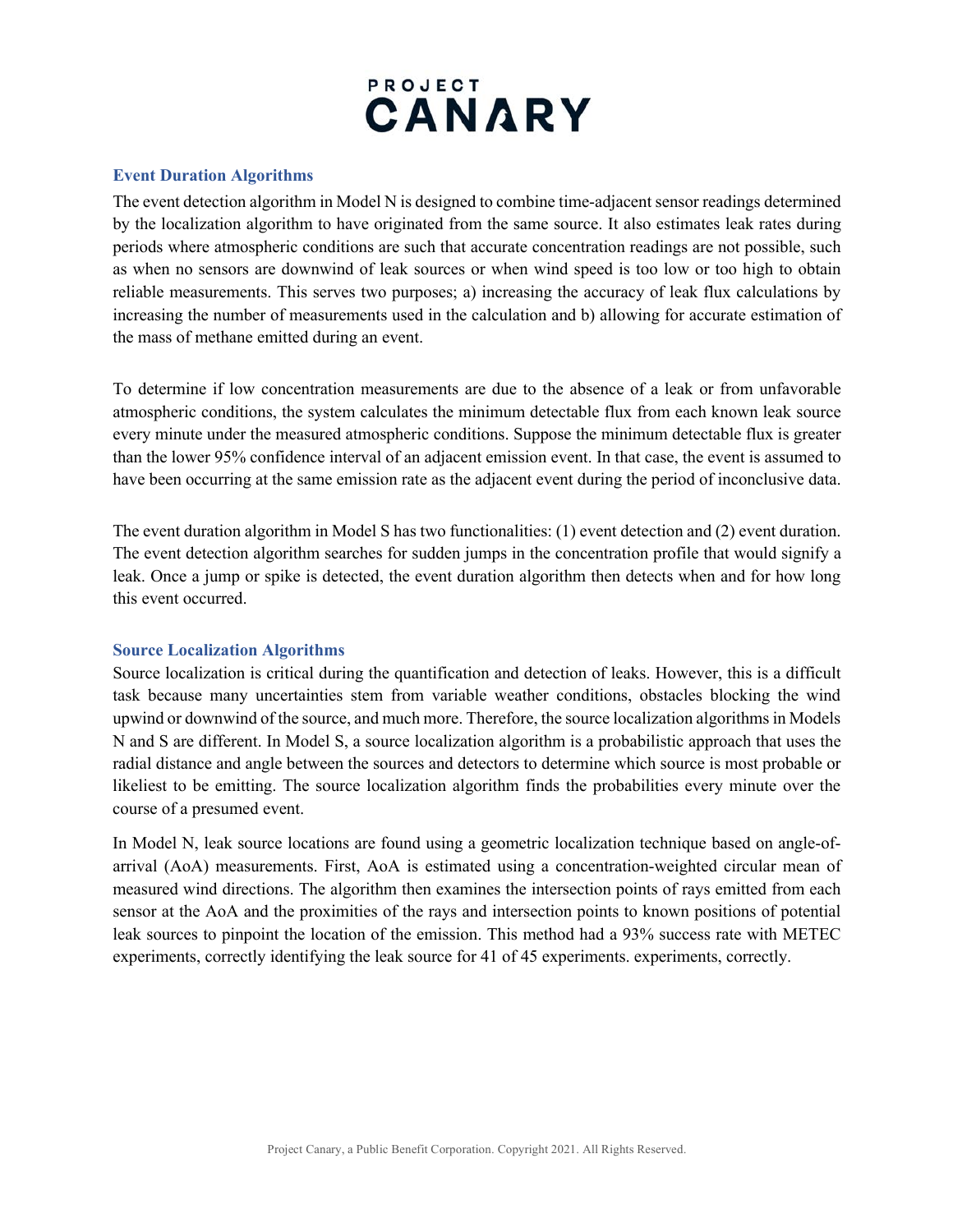

**Figure 4: Event Duration confirmations**

### **Statistical Methods**

### Bootstrap Sampling

Bootstrapping is a statistical procedure involving the generation of random samples from a population with replacement to quantify the mean and standard deviation of the population using multiple sampling distributions. These bootstrap statistics are used to compute the confidence interval, which provides a statistically significant bound for the lower and upper values from the bootstrap mean and standard deviation. Thus, the confidence intervals provide an assessment of the estimates as to how confident you are that 90%, 95%, etc., of your data, is contained within these lower and upper bounds. In other words, it provides a form of uncertainty quantification about your results.

In addition, as the bootstrapping algorithm samples from all the predicted fluxes, it provides summary statistics, such as mean and standard deviation. The summary statistics provide error bars, as shown in **Figure 5**. The error bars are critical in determining the width of uncertainty in the bootstrapping mean for the release rate, e.g., flux.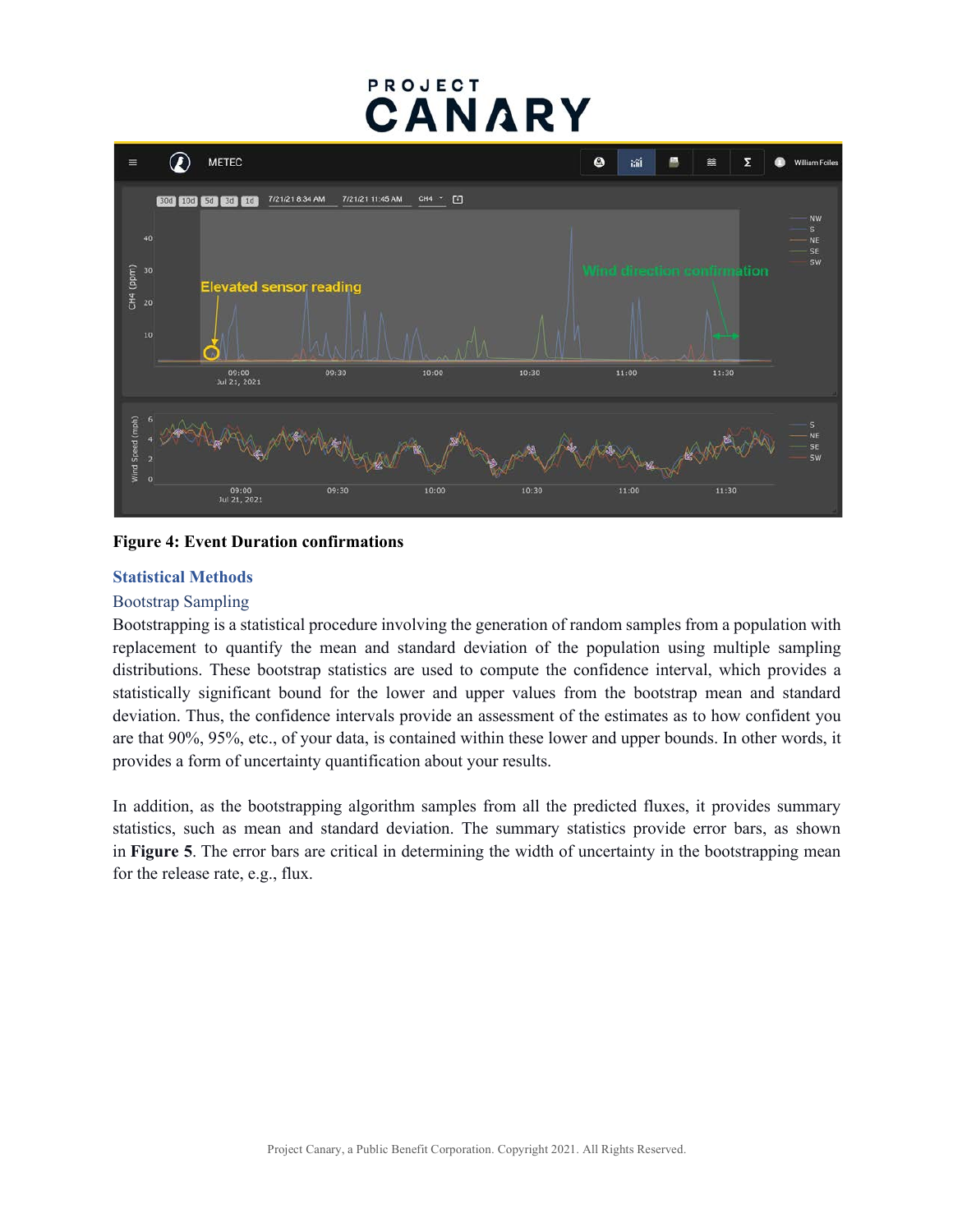

**Figure 5: Bootstrapping solution to true release rate.** 

### **METEC Results**

As mentioned earlier, we have developed and examined two models (Model N and Model S) for quantification to thoroughly investigate the problem and employ the best evaluation methods. Both models are based on the Gaussian Plume Model (GPM) with some variations from each other in terms of pre-and post-data processing and dispersion coefficients.



**Figure 6: Total METEC Site CH4 Emissions in kilograms over 3 Days of Testing**

**Figure 6** shows the cumulative predictive emissions for METEC Site Emissions over the course of three days as compared to true emissions. The quantification methods have demonstrated that it can detect methane leaks in the range of 0.05 g/s up to 0.85 g/s with a total site emission prediction error ranging from -16% to 3% at an average wind speed ranging from 0.5 m/s to 6 m/s at the site footprint and sensor configuration mentioned earlier. Total predicted site emission is the cumulative predicted emission rate of each experiment over the total test period of three days. The True total site emission was 50.22 kg of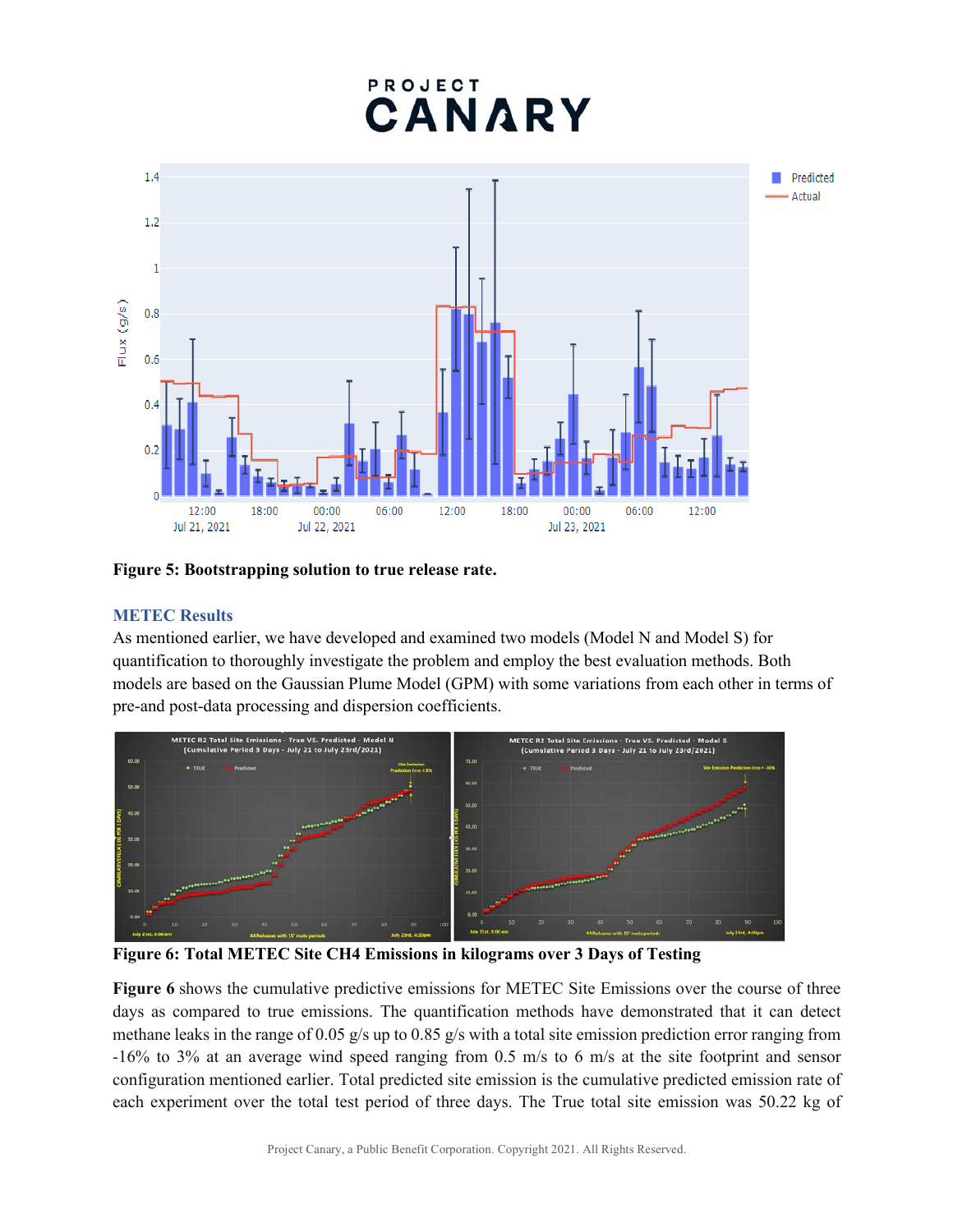

methane, whereas the predicted values were 58.1 kg of methane using Model S and 48.74 kilograms of methane using Model N.

**Table 3** provides the breakdown of total site emissions per source against the true emitted quantities of methane in kg for each quantification method. Both models predicted reasonably well except for a few cases when unfavorable wind conditions affected the transport of emissions. Since this continuous monitoring technology relies on wind to advect air-borne methane molecules to a detector, unfavorable wind conditions occasionally result in the detector being upwind of a given emission source, which creates a weak signal-to-noise ratio. As a result, the detector is inhibited from receiving the correct information on the emitted source concentration when the methane plume is upstream or out of reach. As a direct result, the plume dispersion model is unable to predict methane emissions accurately.

|              | TRUE (kg) | Pred. N (kg) | Pred. S (kg) | % ERROR - N  % ERROR - S |          |
|--------------|-----------|--------------|--------------|--------------------------|----------|
| <b>WH</b>    | 14.70     | 10.80        | 16.82        | 27%                      | $-14%$   |
| <b>Tank</b>  | 19.81     | 19.73        | 18.65        | 0.41%                    | 6%       |
| Separator    | 15.71     | 18.22        | 22.62        | $-16%$                   | $-44%$   |
| <b>Total</b> | 50.22     | 48.74        | 58.10        | 2.9%                     | $-15.7%$ |

**Table 2: METEC Results using N-model and S-model.**

Additional testing planned on September at METEC would further estimate the error distribution, prediction interval width, and overall emission rate prediction trend.

#### **Conclusions and Next Steps**

From July 21st to July 23rd, 2021, the CANARY sensing and analytics platform has been tested in a realworld environment at Colorado State University's METEC facility as a practical test site. The platform integrates detector data and cloud analytics to offer a complete IoT solution for remote locations, where power availability and communications to the cloud may be challenging.

As part of the quantification roadmap, we have developed and examined two models, Model N and Model S, to thoroughly investigate the problem and employ the best evaluation methods. The quantification models are adept at handling average wind speeds ranging from 0.5 m/s to 6 m/s at the 200 ft x 280 ft site and for a detector-to-source distance ranging from 69 to 230 ft. The quantification methods have demonstrated that they can detect methane leaks in the range of 0.05 g/s up to 0.85 g/s with a total site emission prediction error ranging from -16% to 3%. The total predicted site emissions are the cumulative predicted emission rates of each experiment over the entire test period of three days. The total METEC site emissions (i.e., cumulative over the whole 3-day test period) was 50.22 kg of methane. In contrast, the predicted values were 58.1 kg of methane using Model S and 48.74 kg of methane using Model N. As expected, variability in wind speed and direction and test duration and sensor placement also led to some variability amongst replicates for the same flow rate. The next steps will focus on a more extended testing campaign at METEC to include a broader range of operating and test site conditions to allow a deeper understanding and assessment of conditions that impact model performance. In other words, we aim to finetune Model S and Model N for optimal prediction accuracy and tighter prediction interval width of methane leaks from unknown source locations.